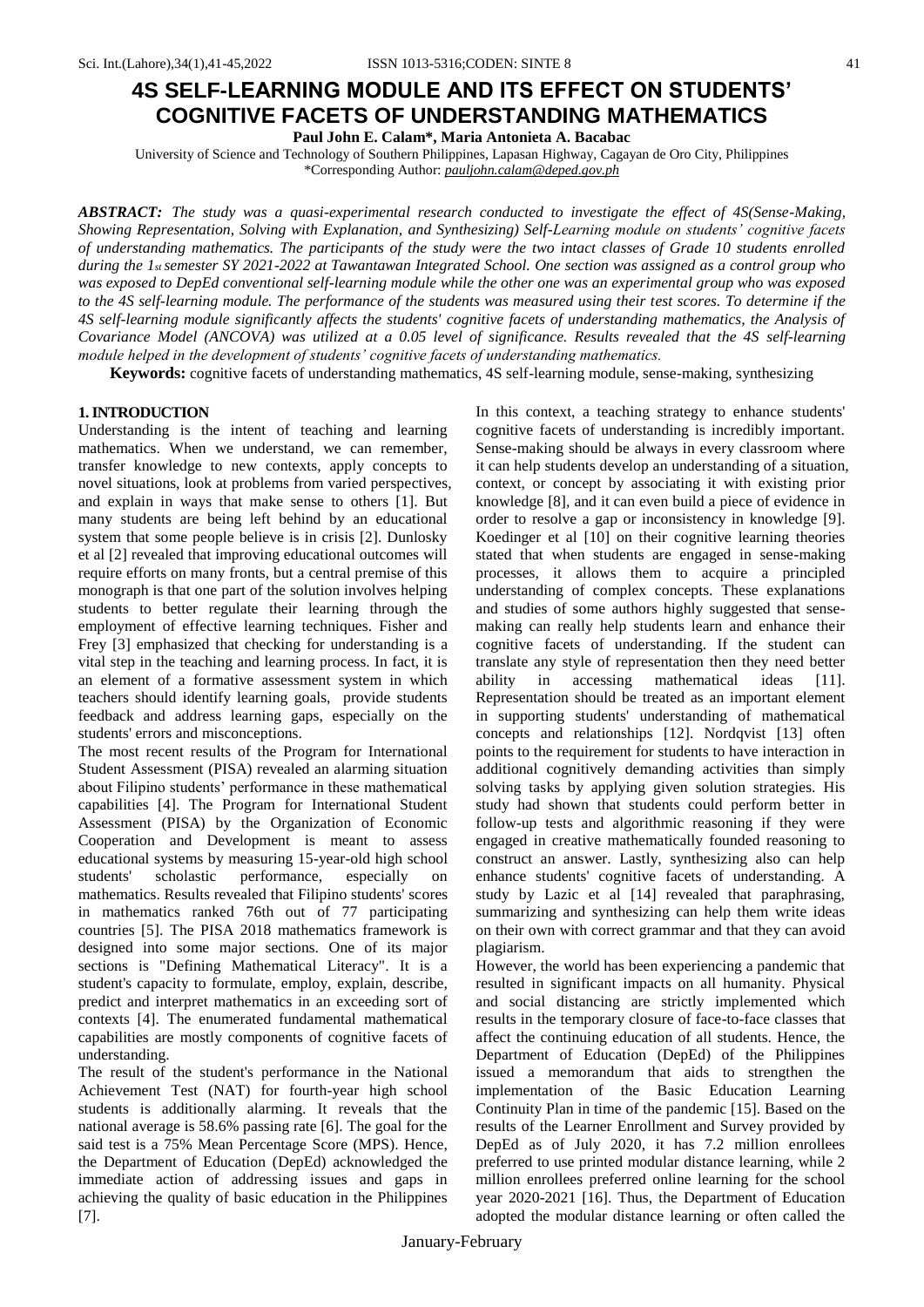modular approach, and provided modules to the students. This module consists of self-directed learning activities that are self-instructional, self-paced, students directed, and the responsibility of learning is on the students. All examples have explanations given.

The learning modules prepared by DepEd were designed to prioritize the most essential competencies only to accommodate the current learning modality. Most of the references employed by teachers are textbooks. However, textbooks are different from self-learning modules. Textbooks were designed for students to learn with the guidance of the teacher. The Department of Education (DepEd) Region 10 issued a memorandum that teachers should employ a solution for the deteriorating academic performance of students, so interventions should be made to deal with learning gaps [17].

Since this present modality is modular and also the DepEd modules do not address the needs of the students, particularly on the cognitive facets of understanding mathematics, the researcher developed a 4S self-learning module and investigated its effects on students' cognitive facets of understanding mathematics (interpret, explain and apply) through sense-making, showing representation, solving with explanation, and synthesizing.

#### **2. THEORETICAL FRAMEWORK**

This study was framed on the 4S Learning Cycle Model by Bacabac and Lomibao [18]. The 4S stands for Sensemaking, Showing representation, Solving with explanation, and Synthesizing. Based on this study, the 4S Learning Model enhanced students' comprehension. This present study wished to verify if the 4S Learning Model can enhance students' cognitive facets of understanding mathematics.



**Figure 1. 4S Learning Cycle Model**

According to Weick [19], sense-making means "the making of sense". He also added that it is a step on "structuring the unknown" wherein it gives motivation to the students [20]. It unlocks the students' several key learnings such as to comprehend, understand, explain, extrapolate, attribute, and even predict [21]. Teaching sense-making is classified as a leadership capability wherein it should use multiple teaching modes to bring this complex concept to life and create capacity in this domain [22]. Constructivism as cited by Fosnot [23] emphasizes the roles of the students in establishing understanding and making sense of the information. This teaching strategy is student-centered where students are involved in the process of knowledge construction rather than passive students.

Showing representation is the second component of 4S Learning Cycle Model. According to Bruner [24], the

concept of representations was aligned to the concepts of constructivism of intellectual development theory patterned from the propositions of Piaget [25]. It has three modes of representation namely the concrete stage, pictorial stage and abstract stage. The concrete stage requires hands-on and manipulative activities related to learning wherein the actions were executed. Second, the pictorial stage is the next stage wherein it requires images or visuals to represent the concrete situation created in the first stage by drawing images, shapes, diagrams, and/or graphs on paper or to picture them in one's head. The third stage is the abstract stage also known as symbolic (language-based) and that is transferring the objects created in the second stage to a group of words or symbols. This last stage is important for it helps students organize the information captured in their minds by relating concepts together. The showing of representation will help in organizing and presentation of content, concepts, and module making. According to Burton-Jones and Grange [26], the showing of information must be clear and effective to obtain the maximum benefits from the learners. The third component of the 4S Learning Cycle Model is solving with an explanation. Wichelt [27] revealed that communication is a vital skill in mathematics. However, during board activities, students could not explain the answers or solutions they have written on the board due to a lack of understanding. What they do most of the time is to read what they have written. Some have answers and wanted to participate but refused to do due to a lack of skills in explanation. Thus, to enhance cognitive facets of understanding, it is important that teachers require students to provide reasons for what they did and not just to relate the procedures that they used to solve problems.

The last component of 4S is synthesizing, the act of expressing the most important facts or ideas about something or someone in a short and clear form. It can increase students' understanding of concepts by giving them opportunities to see and think about the material in a different context and discuss them with their peers. Summarizing is also synthesizing that makes understanding clear to teachers [28]. The Law of Effect of Edward Thorndike is the belief that the pleasing after– effect strengthens the action that produced it [29].

#### **3. OBJECTIVES OF THE STUDY**

 After validating the acceptability of the 4S Self-Learning Module, the researcher aimed to determine the effect of the 4S Self-Learning Module on students' cognitive facets of understanding mathematics. Specifically, the study sought to answer the question: How do the 4S self-learning module and DepEd self-learning module in Mathematics influence the students' cognitive facets of understanding mathematics?

### **4. METHODOLOGY**

This study employed a quasi-experimental Pretest-Post Test Control Group designed to determine the effect of the 4S Self-Learning Module on students' cognitive facets of understanding mathematics. The experimental group was exposed to treatment that utilized the Self-learning Module incorporated with the 4S Learning Cycle Model while the control group was exposed to DepEd conventional selflearning module. The performances of the students were measured using their test scores. The study utilized the validated 34-item multiple-choice teacher-made test with 10 two-tiered constructed items. The study was conducted for a quarter (2 months).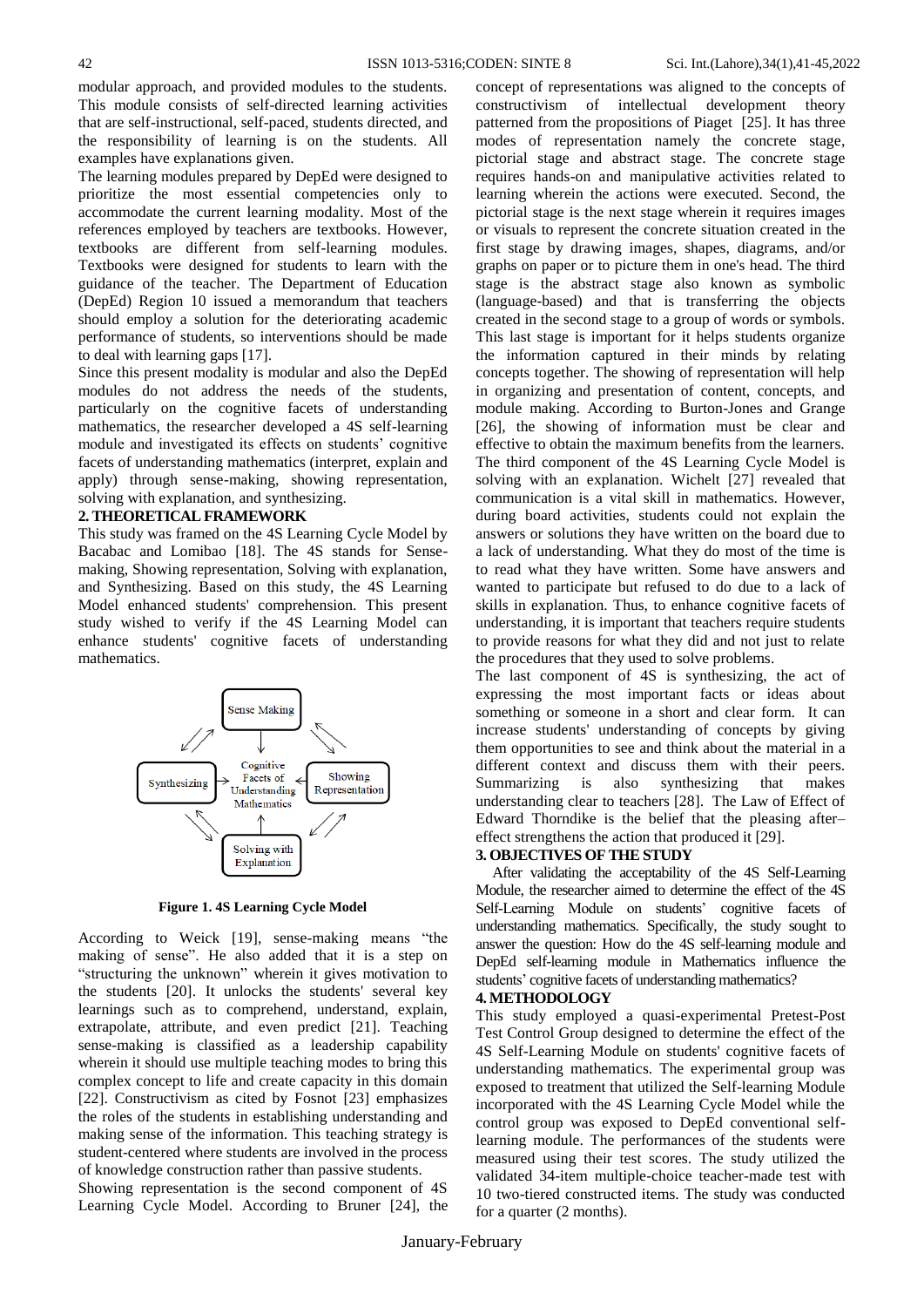The participants of the study were the two intact classes of Grade 10 students at Tawantawan Integrated School during the first quarter of SY 2021-2022. One section was randomly assigned as the experimental group and the other as the control group.

At the start of the study, a pretest was given to both control and experimental groups. Teacher-researcher was the one facilitating learning. Since face-to-face classes were suspended and there was a health protocol that needs to follow, students went to school by group and sometimes the researcher went personally to their houses or purok shed to administer the tests.

The modules were collected and returned by their parents in school every Monday and get another set of modules for the week. A daily monitoring sheet was provided attached to their modules. A monitoring sheet was answered by their parents/guardians. Also, aside from that, weekly monitoring was made by the researcher/teacher personally to their homes as a home visitation model. After the administration of modules, the posttest was followed with the same method how the pretest was administered.

To describe the students' cognitive facets of understanding mathematics level, the mean and standard deviation of the pretests and posttests were computed. To determine the influence of the two methods of teaching on students' cognitive facets of understanding mathematics, the one-way analysis of covariance (ANCOVA) was used, with the pretest as the covariate.

The K-12 descriptive level was adopted to interpret the students' cognitive facets of understanding mathematics level as shown in the rating scale below:

|  | <b>Table 1. Students' Cognitive Facets of Understanding</b> |  |
|--|-------------------------------------------------------------|--|
|  | <b>Mathematics Rating Scale</b>                             |  |

| <b>Mean Score Range</b> | <b>Description/Interpretation</b> |
|-------------------------|-----------------------------------|
| $59.2 - 74$             | Outstanding (O)                   |
| $51.8 - 59.19$          | Very Satisfactory (VS)            |
| $44.4 - 51.79$          | Satisfactory(S)                   |
| $37 - 44.39$            | Fairly Satisfactory (FS)          |
| Below 37                | Did not meet the expectation      |

#### **5. RESULTS AND DISCUSSIONS**

The results of this study were presented in the following tables:

**Table 2. Summary of the Mean and Standard Deviation**

| Type of<br><b>Appraisal</b> | Groups  | n  | Mean   | <b>SD</b> | Level                              |
|-----------------------------|---------|----|--------|-----------|------------------------------------|
| Pretest                     | Control | 31 | 22.206 | 7.106     | Did not<br>meet the<br>expectation |
|                             |         |    |        |           |                                    |

|          | Control      | 31  | 22.206 | 7.106 | meet the    |
|----------|--------------|-----|--------|-------|-------------|
| Pretest  |              |     |        |       | expectation |
|          | Experimental | -34 | 22.194 | 7.756 | Did not     |
|          |              |     |        |       | meet the    |
|          |              |     |        |       | expectation |
| Posttest | Control      | 31  | 35.882 | 9.111 | Did not     |
|          |              |     |        |       | meet the    |
|          |              |     |        |       | expectation |

Table 2 shows the mean and standard deviation of the pretest and posttest results in their cognitive facets of understanding mathematics for both the control and experimental groups. Pretest scores revealed that both the control and experimental group were at the "Did not meet

Experimental  $34 \mid 45.548 \mid 8.197 \mid$  Satisfactory

Expectation" level as indicated by the overall mean of 22.206 for the control group and 22.194 for the experimental group which resulted in a mean difference of 0.012. The very close association of the mean of the two groups indicates that they were comparable prior to the conduct of the study. It denotes that the student in both groups has almost the same level of cognitive facets of understanding mathematics prior to the experimentation period. Also, the standard deviation of the control group was 7.106, which is lower than that of the experimental group of 7.756. This indicates that the scores of students in the experimental group had a wider dispersion while the scores of students in the control group were closer to the mean.

The post-test scores revealed that the scores of the students in the control group who were taught using the conventional DepEd Self-Learning Modules (SLMs) through distance learning had significantly improved as indicated by the overall mean score of 35.882, yet it still remained at "Did not meet expectation" level. The significant improvement in the test scores of the students in the control group indicates that they are starting to get a grasp of the different mathematical lessons that were tackled in the DepEd SLMs during the experimentation period, however they were not able to reach a desirable level of mastery and understanding. A noticeable improvement was observed on the post-test scores of students in the experimental group who learned using the developed 4S Self-Learning Modules in Mathematics. The posttest score mean of 45.548 has reached the "Satisfactory" level. The experimental group scored a great higher than the control group by a mean difference of 9.666. This shows that students in the experimental group acquired a better understanding of the different mathematical concepts. These 4S SLMs were developed particularly to improve the students' cognitive facets of understanding mathematics such as interpret, explain and apply. A growing interest of students in the special features of the 4S Self-Learning Modules was also observed.

It can be further observed that the scores of students in the experimental group have a lower standard deviation which means that their scores are closer to the mean compared to the scores of students in the control group. In addition, the lower standard deviation in the experimental group means that the distribution of scores of the students was less dispersed than those of the control group. On the other hand, students in the experimental group were somehow homogeneous in performance in terms of their cognitive facets of understanding mathematics. To verify whether the difference was significant, ANCOVA was further used.

**Table 3. One Way ANCOVA Summary for Students' Cognitive Facets of Understanding Mathematics**

| <b>Source</b>         | SS      | D  | <b>MS</b> | F-    | p-Value  |
|-----------------------|---------|----|-----------|-------|----------|
|                       |         |    |           | Value |          |
| Adjusted<br>Means     | 1517.05 |    | 1517.05   | 24.65 | 0.000006 |
|                       |         |    |           |       |          |
| <b>Adjusted Error</b> | 3815.85 | 62 | 61.55     |       |          |
| <b>Adiusted Total</b> | 5332.9  | 63 |           |       |          |

\*significant at p<0.05 alpha level

 Table 3 shows the summary of the analysis of the covariance of pretest and posttest scores for students'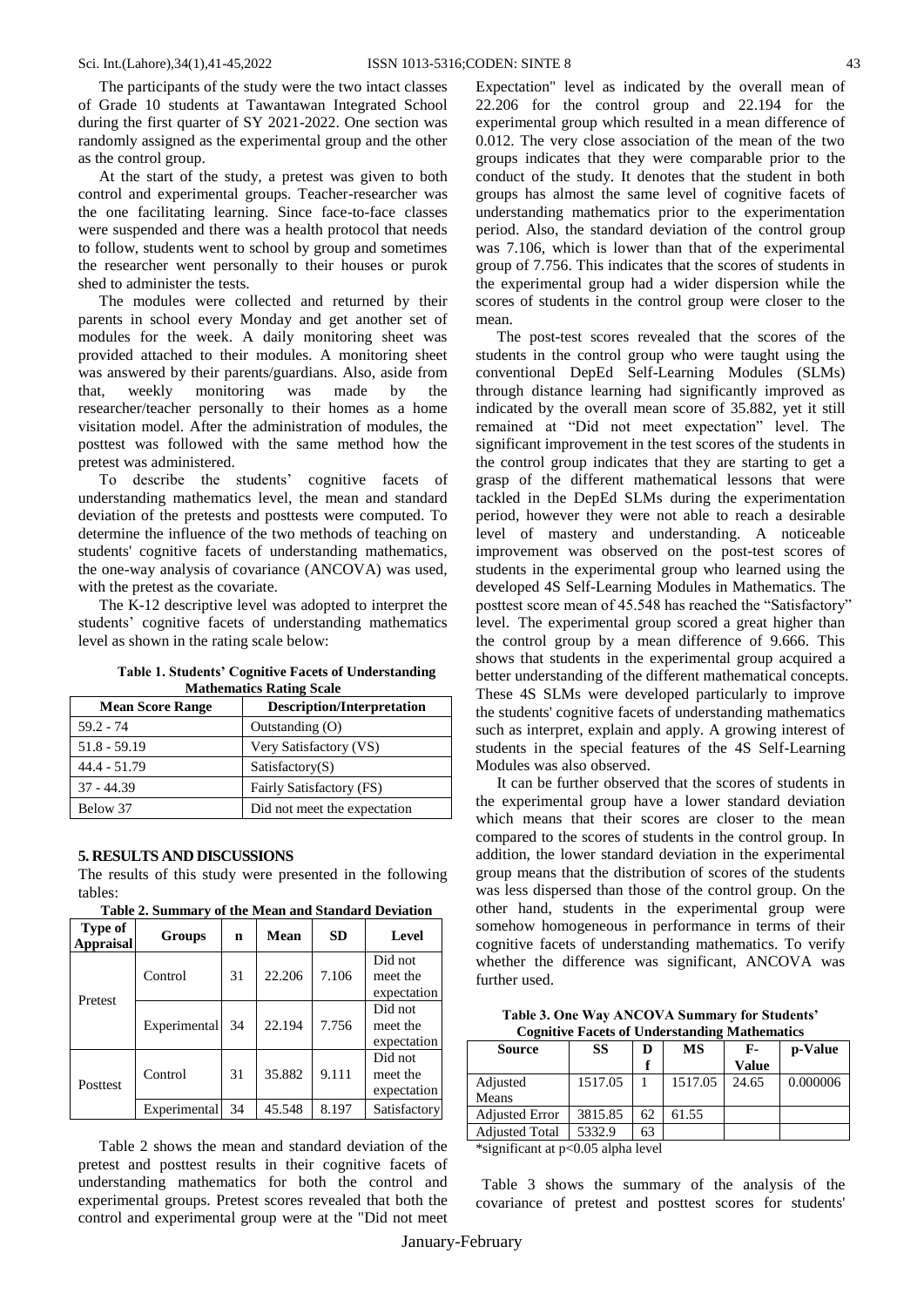cognitive facets of understanding the mathematics of the experimental and control groups. The analysis yielded a computed probability value of 0.000006 which is lesser than the 0.05 level of significance. This led to the nonacceptance of the null hypothesis. This means that there is sufficient evidence to conclude that the cognitive facets of understanding the mathematics of the students exposed to the 4S Self-Learning module are significantly higher than those exposed to the DepEd Self-Learning Module.

The content of 4S SLMs which focused on sense-making, showing representation, a solution with an explanation, and synthesizing has enhanced the students' cognitive facets of understanding mathematics. The sense-making process has helped the students understand the ideas and concepts in order to correctly identify, describe, explain, and apply them to a phenomenon [30]. They were able to recall the past lessons in order to apply and connect them to the preceding lesson. Also, showing a representation of the lesson helped the students visualize the problem. It is also believed that thru representation, students were able to collaborate, embodied learning that gets students out of their seats and moving as they create representations of texts [31]. Furthermore, an explanation given to the solution of the example problems are also very important for the students to understand well the examples such that in the succeeding problems in exercises and activities they can easily analyze and solve. Students were able to arrive at their answers to mathematics problems and they also knew how to explain and justify why they ended up at their answers, and communicate their understanding to others orally or thru writing [32]. Synthesizing also helped the students generate good decision making, analysis, and evaluation on their answers if it is correct or not [33].

## **6. CONCLUSION AND RECOMMENDATION**

Based on the findings of the study, the 4S Self-Learning Module enhanced the students' cognitive facets of understanding mathematics. On this basis, teachers who are conducting modular distance learning to their students are encouraged to incorporate the 4S Learning Cycle Model on the self-learning modules to actively engage students in the learning process and subsequently improved their performance. The mathematics teachers may be given training on how to apply this strategy in the construction of students' self-learning modules. School administrators may support the implementation of the 4S Learning Cycle Model incorporated in the self-learning modules to be used for distance learning to significantly enhance the students' cognitive facets of understanding mathematics. Similar studies may be conducted in a more controlled environment where teachers can directly guide and observe the learning progress of students.

#### **REFERENCES**

- [1] Hoffer, W. (2017). The Importance of Understanding Mathematics. https://www.pebc.org/the-importanceof-understanding-in-mathematics
- [2] Dunlosky et al. (2013). Improving Students' Learning with Effective Learning Techniques: Promising Directions From Cognitive and Educational Psychology. Association for Psychological Science. SAGE Publishing. https://doi.org/10.1177/1529100612453266
- [3] Fisher, D., & Frey, N. (2014). Checking for Understanding: Formative Assessment Techniques

for your Classroom, 2nd Edition. Association for Supervision and Curriculum Development (ASCD).

- [4] PISA 2018 Mathematics Framework. (2019), 73-95. https://doi.org/10.1787/13c8a22c-en
- [5] OECD. (2018). PISA 2018 Results. Combined Executive Summaries. Journal of Chemical Information and Modeling, 53(9), 1689-1699. https://doi.org/10.1017/CBO9781107415324.004
- [6] DepEd (2014). National Achievement Test 2014 Result. https://philippinedata.org/2018/01/23/
- [7] DepEd (2019). https://www.deped.gov.ph/2019/12/04/sulongedukalidad/
- [8] National Council of Teachers of Mathematics (NCTM). (2009). Focus on High School Mathematics: Reasoning and Sense Making. Reston, VA:NCTM.
- [9] Odden, O., & Russ, R. (2018). Defining Sensemaking: Bringing clarity to a fragmented theoretical construct. Science Education by Wiley Periodicals, Inc. https://doi.org/10.1002/sce.21452
- [10] Koedinger, K., Corbett, A., & Perfetti, C. (2012). The knowledge-learning-instruction framework: Bridging the science practice chasm to enhance robust student learning. Cognitive Science, 36(5), 757-798. https://doi.org/10.1111/j.1551-6709.2012.01245.x
- [11] Rahmawati, D., & Anwar, R. (2020). Translation o mathematical representation: characteristics of verbal representation unpacking. Journal of Education and Learning. Vol. 14, no. 2, p. 162-167. https://doi.org/10.11591/edulearn.v14i2.9538
- [12] National Council of Teachers of Mathematics (NCTM). (2000). Principles and Standard for School Matheatics. Reston, VA:NCTM.
- [13] Norkvist, M. (2018). The effect of explanations on mathematical reasoning tasks. International Journal of Mathematical Education in Science and Technology.  $Vol$  49(1). https://doi.org/10.1080//0020739X.2017.1340679
- [14] Lazic et al (2020). Student preferences: using Grammarly to help EFL writers with paraphrasing, summarizing, and synthesizing. Research Publishing.net.

https://doi.org/10.14705/rpnet.2020.48.1186

- [15] DepEd Order no.032 series of 2020. Guidelines on the Engagement of services of learning support aides to reinforce the implementation of the Basic Education Learning Continuity Plan in time of COVID-19 Pandemic. https://www.google.com/url?sa=t&source=web&rct=j &url=https://www.deped.gov.ph/wpcontent/uploads/2020/10/DO\_s2020\_032-1- 1.pdf&ved=2ahUKEwjt\_bPPoeTvAhXPA4gKHXBH A5oQFjABegQIEBAC&usg=AOvVaw2yoQKH5wn Q8nvEW7uYRcDO
- [16] Learners Enrollment and Survey Forms result (2020). https://www.google.com/url?sa=t&source=web&rct=j &url=https://businessmirror.com.ph/2020/07/31/depe d-survey-says-most-parents-prefer-modular-learningfor-their-

kids/&ved=2ahUKEwjaq9WBpOTvAhWJad4KHZfb AeYQFjADegQIBxAC&usg=AOvVaw3oIl9ZePgK4 WmTp\_Mb2jI1&cshid=1617528856084